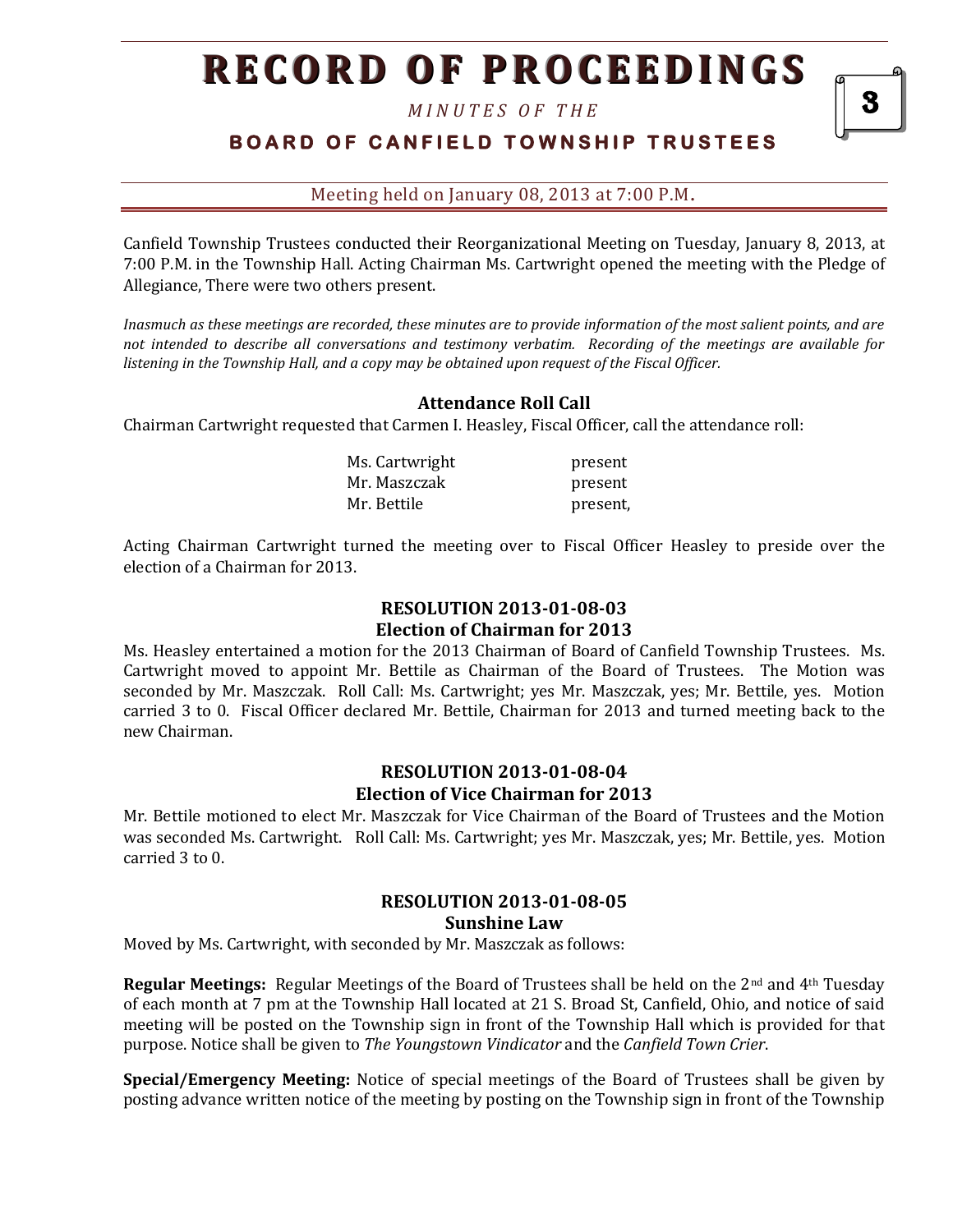*M I N U T E S O F T H E* 

## **B O A R D O F C A N F I E L D T O W N S H I P T R U S T E E S**

## Meeting held on January 08, 2013 at 7:00 P.M**.**

Hall which is provided for that purpose. Additionally, notice of all special meetings will be given to *The Youngstown Vindicator* and the *Canfield Town Crier*, and any other media that requests the same. Notice of a special meeting shall be given at least 24 hours in advance of the meeting, except in an emergency in which case the notice shall be given as soon as possible.

**Content of Notice:** Notice of Special Meetings of the Board of Trustees shall contain the following information: 1) Date 2) Time 3) Place and 4) Purpose of the meeting.

**Written Notice Up On Request:** Additionally, the Township will provide advance written notice of special meetings to anyone who provides their request verbally to the Fiscal Officer or designee and provides an Email address, self –addressed pre-paid envelope or postcards. Motion was seconded by Mr. Maszczak. Roll Call: Ms. Cartwright; yes Mr. Maszczak, yes; Mr. Bettile, yes. Motion carried 3 to 0.

## **RESOLUTION 2013-01-08-06 Legal Counsel**

Ms. Cartwright moved to use Mahoning County Prosecutors according to ORC 309.09A as the Township's first legal counsel and hire outside legal counsel as needed in accordance with the Counsel's expertise. Motion was seconded by Mr. Maszczak. Roll Call: Ms. Cartwright; yes Mr. Maszczak, yes; Mr. Bettile, yes. Motion carried 3 to 0.

## **RESOLUTION 2013-01-08-07**

## **Requesting Advances from the County Auditor**

Mr. Maszczak moved for approval for the Fiscal Officer to request advances from the Mahoning County Auditor for 2012 real estate property collections as funds become available. The Motion was seconded by Ms. Cartwright. Roll Call: Ms. Cartwright; yes Mr. Maszczak, yes; Mr. Bettile, yes. Motion carried 3 to 0

## **RESOLUTION 2013-01-08-08 Parking Ban**

Mr. Bettile moved to continue the use the emergency parking ban as established in 2009 as provided by ORC 505.17. Motion was seconded by Mr. Maszczak. Roll Call: Ms. Cartwright; yes Mr. Maszczak, yes; Mr. Bettile, yes. Motion carried 3 to 0.

## **RESOLUTION 2013-01-08-09**

## **Appointment of Union Liaison**

Ms. Cartwright moved to appoint Trustee Maszczak as the Union Liaison. Motion was seconded by Mr.Bettile. Roll Call: Ms. Cartwright; yes Mr. Maszczak, yes; Mr. Bettile, yes. Motion carried 3 to 0.

## **RESOLUTION 2013-01-08-10**

## **Appointment of Trustee to Cardinal Joint Fire District Board**

Mr. Maszczak moved to appoint Trustee Cartwright as the representative to the Cardinal Joint Fire District Board. Motion was seconded by Mr. Bettile. Roll Call: Ms. Cartwright; yes Mr. Maszczak, yes; Mr. Bettile, yes. Motion carried 3 to 0.

4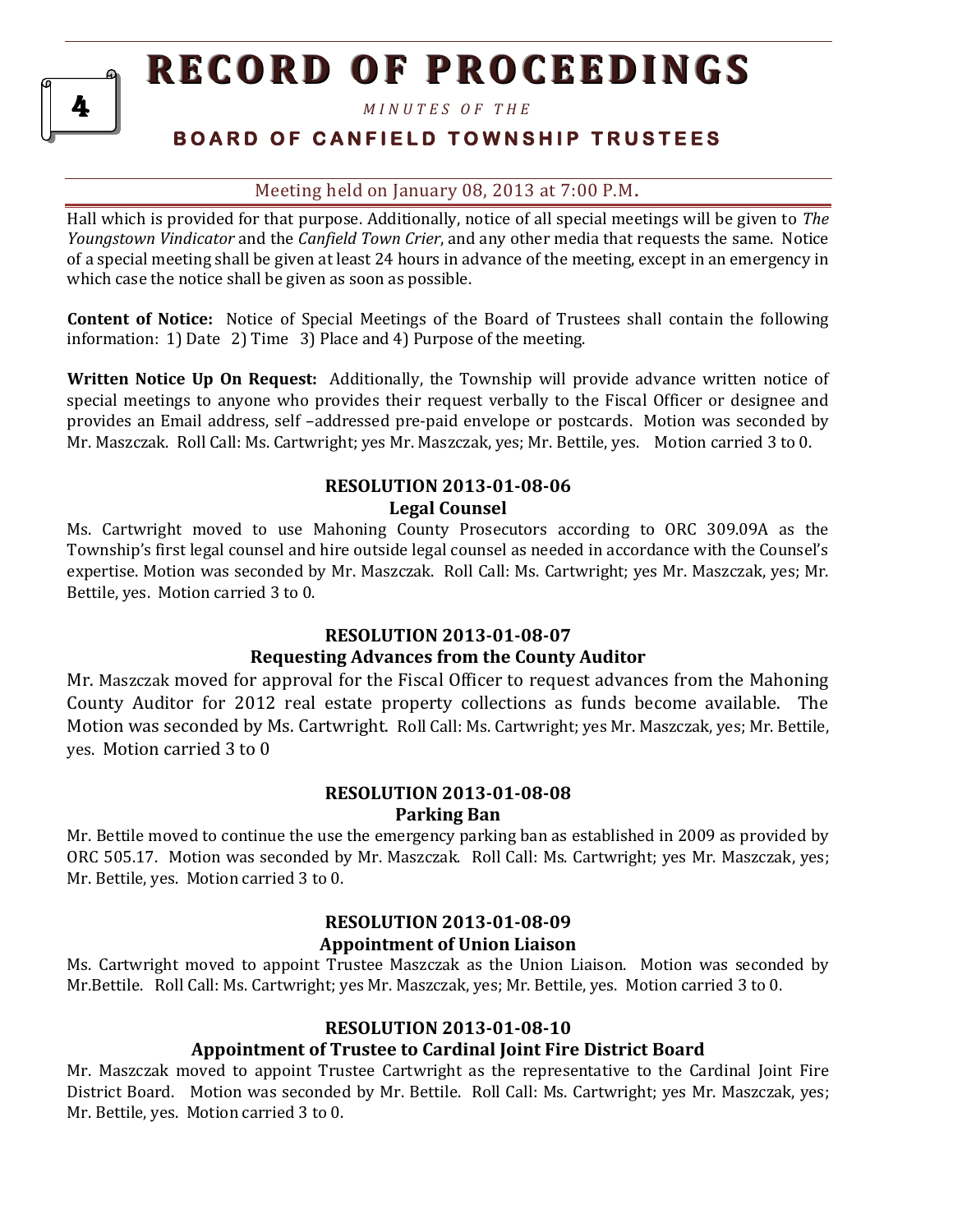*M I N U T E S O F T H E* 

## **B O A R D O F C A N F I E L D T O W N S H I P T R U S T E E S**

Meeting held on January 08, 2013 at 7:00 P.M**.**

### **RESOLUTION 2013-01-08-11 Setting Gas Mileage Reimbursement Rate**

Ms. Cartwright moved to set the mileage reimbursement rate at \$0.565 cents per mile, the standard mileage rate for reimbursement of business mileage set by the Federal Government effective January 1, 2013. Motion was seconded by Mr. Maszczak. Roll Call: Ms. Cartwright; yes Mr. Maszczak, yes; Mr. Bettile, yes. Motion carried 3 to 0.

## **RESOLUTION 2013-01-08-12 Reimbursement for Meals and Lodging**

Mr. Maszczak moved to reimburse for meals when directly related to meetings, seminars, conferences or training sessions but not to exceed a daily per diem rate of \$45.00, except if amount charged for meals by conference is higher. Additionally in metropolitan areas, such as Washington, DC, the rate set by the General Services Administration will be accepted. All meal reimbursement requests must be accompanied by receipts. This is applicable for programs whether or not an overnight stay is involved. Lodging for the same will be reimbursed in accordance with state per diem rates or sanctioned conference or seminar room block rates. Overnight accommodations will be reimbursed for travel over 100 mile radius or in any case deemed an emergency situation or hazardous travel conditions exist. Motion seconded by Mr. Bettile. Discussion: Ms. Heasley asked if the only change was "with advance approval of the Board". Ms. Cartwright stated, "Yes" that is correct and also inserting and emergency situations where approval is not necessary and this will also be addressed in the Township Travel Policy. Roll Call: Ms. Cartwright; yes Mr. Maszczak, yes; Mr. Bettile, yes. Motion carried 3 to 0.

#### **RESOLUTION 2013-01-08-13 Designating the Official Newspaper**

Ms. Cartwright moved to name *The Youngstown Vindicator* as the official newspaper for Canfield Township notices. Motion was seconded by Mr. Bettile. Roll Call: Ms. Cartwright; ves Mr. Maszczak, yes; Mr. Bettile, yes. Motion carried 3 to 0.

### **ADJOURNMENT**

With no further business before the Board, the Chairman called for adjournment of the meeting. Thereupon the meeting was adjourned at 7:11 p.m.

\_\_\_\_\_\_\_\_\_\_\_\_\_\_\_\_\_\_\_\_\_\_\_\_\_\_\_\_\_\_\_\_\_\_\_\_\_\_\_\_\_\_ \_\_\_\_\_\_\_\_\_\_\_\_\_\_\_\_\_\_\_\_\_\_\_\_\_\_\_\_\_\_\_\_\_\_\_\_\_\_\_\_\_\_\_\_\_\_\_\_\_

\_\_\_\_\_\_\_\_\_\_\_\_\_\_\_\_\_\_\_\_\_\_\_\_\_\_\_\_\_\_\_\_\_\_\_\_\_\_\_\_\_\_ \_\_\_\_\_\_\_\_\_\_\_\_\_\_\_\_\_\_\_\_\_\_\_\_\_\_\_\_\_\_\_\_\_\_\_\_\_\_\_\_\_\_\_\_\_\_\_\_\_

Mr. Anthony J. Bettile, Chairman Mr. Stephen M. Maszczak, Vice-Chairman

Ms. Marie Izzo Cartwright, Trustee Mrs. Carmen I. Heasley, Fiscal Officer

5